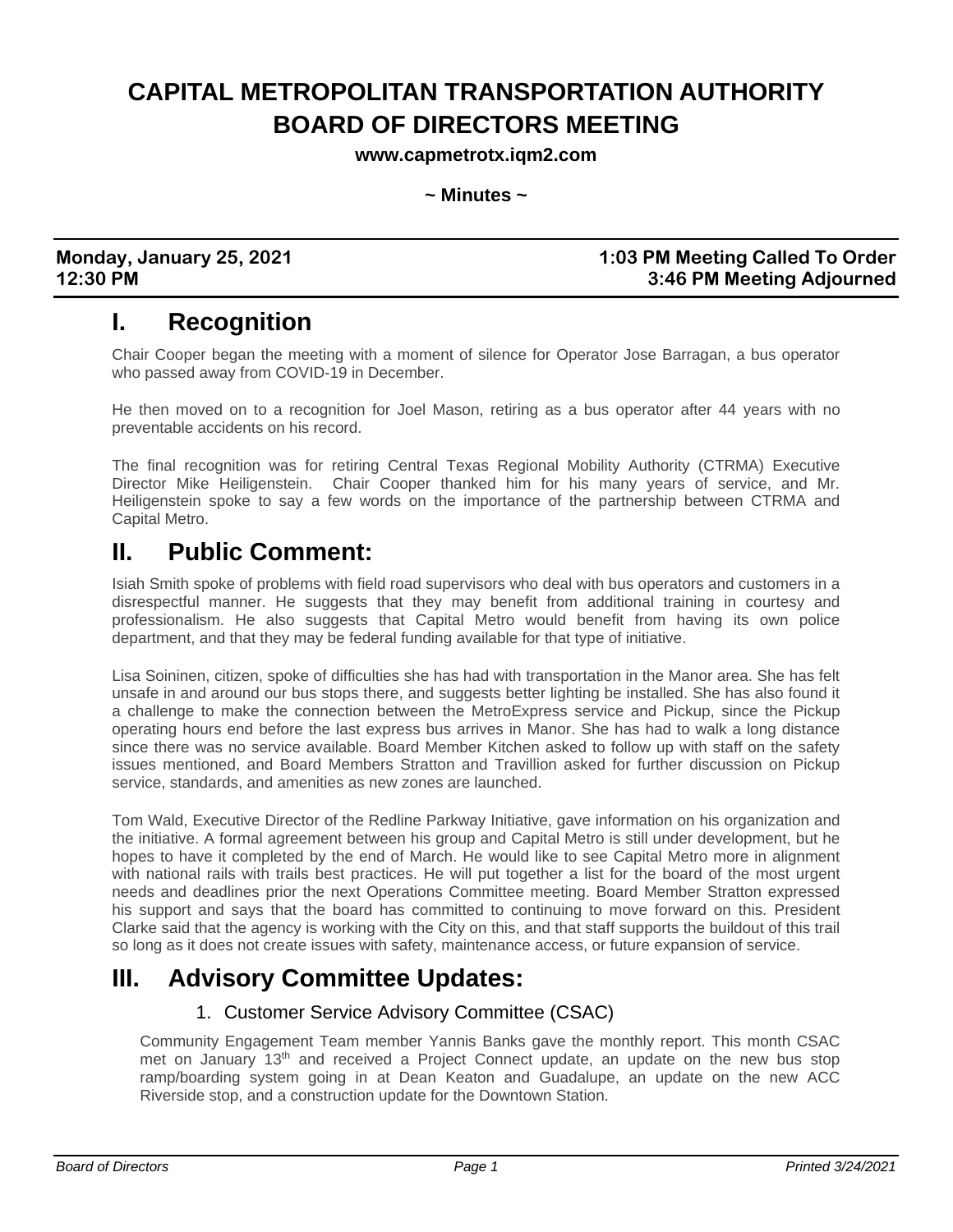#### 2. Access Advisory Committee

Community Engagement Team member Yannis Banks gave the monthly report. This month the Access Committee received an update on Project Connect, the ATP Board meeting, and upcoming public meetings for the Blue and Orange Lines. They also heard an update on the new digital display system that will be installed on fixed-route buses, the new ACC Riverside stop, and an update on the new Downtown Station.

## **IV. Board Committee Updates:**

#### 1. CAMPO update

Board Member Mitchell presented the report. CAMPO met this month on January  $11<sup>th</sup>$ , and actions taken included renewing a contract for legal counsel, updated criteria for selection of programs for Federal Transit Administration Section 5310 funding, and took action on funding transportation alternatives projects including a shared-use path in Manor that was previously de-funded.

Board Member Stratton also spoke to suggest that the board consider a future report in this agenda area that would include an update on the Austin Transit Partnership monthly meetings. Chair Cooper agreed and asked for consensus that it be included on future agendas, which he received.

## **V. Action Items:**

1. Approval of a resolution recognizing Mike Heiligenstein on his retirement from Central Texas Regional Mobility Authority.

Passed by acclimation.

| <b>RESULT:</b>   | <b>ADOPTED [UNANIMOUS]</b>                                      |
|------------------|-----------------------------------------------------------------|
| <b>MOVER:</b>    | Terry Mitchell, Board Member                                    |
| <b>SECONDER:</b> | Wade Cooper, Chair                                              |
| AYES:            | Mitchell, Cooper, Kitchen, Renteria, Travillion, Stratton, Hill |

2. Approval of Minutes from the December 14, 2020 Capital Metro board meeting and December 18, 2020 joint meeting with Austin City Council.

| <b>RESULT:</b>   | <b>ADOPTED [UNANIMOUS]</b>                                      |
|------------------|-----------------------------------------------------------------|
| <b>MOVER:</b>    | Terry Mitchell, Board Member                                    |
| <b>SECONDER:</b> | Sabino Renteria, Board Member                                   |
| AYES:            | Mitchell, Cooper, Kitchen, Renteria, Travillion, Stratton, Hill |

#### 3. Approval of a resolution electing officers of the Capital Metro Board of Directors for 2021.

Chair Cooper brought this item forward. He expressed that he hopes to continue in the role of Chair until the Joint Powers Agreement between Capital Metro, the City of Austin, and the Austin Transit Partnership is executed, but that he recognizes that he serves at the pleasure of his colleagues. He stated that he sees value in having diversity among the board officers, and that if Commissioner Travillion is ready to serve that he would nominate and support him as the Vice Chair.

Board Member Kitchen spoke and thanked Chair Cooper, and expressed that while she is interested in the position of Vice Chair she also sees the value in having diversity amongst the leadership. She suggests postponing this item by a month to give the board more time to consider its options and so that a full complement of board members can participate.

Board Member Renteria weighed in to say that he supports Board Member Kitchen's recommendation.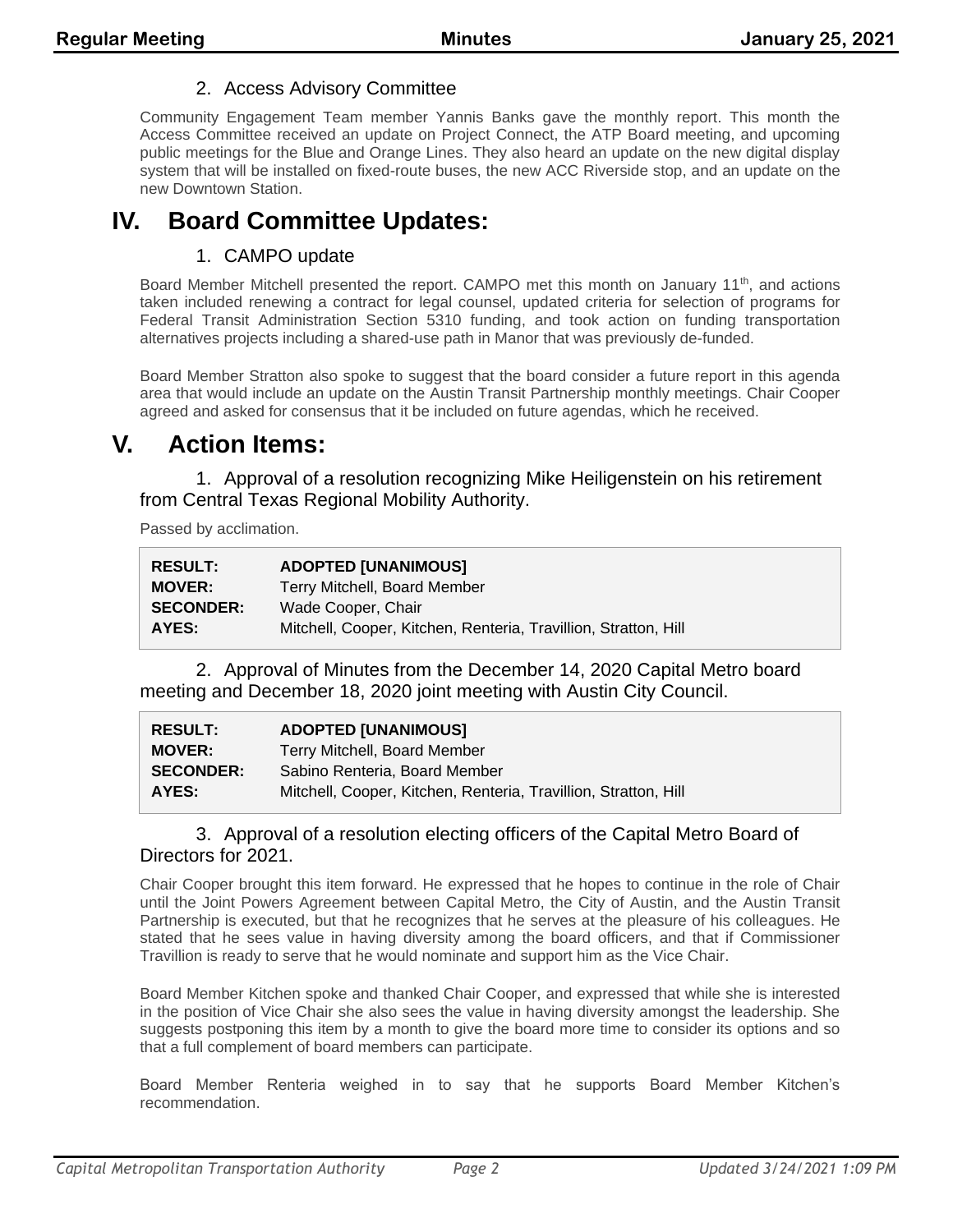Motion to postpone was made by Board Member Kitchen. Second by Board Member Renteria.

Board Member Stratton asked counsel if postponing created any issues with office being vacant until elections can be held. Chief Counsel Butcher replied that no, it would not, that there is an allowance for holdovers until new elections can be held.

Board Member Travillion spoke to say that he has been thinking a lot lately about the role of transportation in low-income and minority populations, and that he is pleased with the progress the board has made but cannot say no to the idea of doing more.

Motion to postpone passes 5-2 (Cooper, Stratton were nays).

#### 4. Approval of a resolution confirming the appointments to the Finance, Audit and Administration Committee and Operations, Planning and Safety Committee for 2021.

Chair Cooper asked that this item also be postponed until officer elections can be held.

5. Approval of a resolution authorizing the President & CEO, or his designee, to finalize and execute a contract with Unity Contractor Services, Inc. to provide Landscaping Maintenance Services in an amount not-to-exceed \$705,092 for a base period of two (2) years, with three (3) one-year extension options, for a total amount not to exceed \$1,770,660.

Vice President of Facilities and Construction Ken Cartwright brought this item forward.

This contract includes landscaping services at all of Capital Metro's facilities, including park & rides, transit centers, and rail stations.

| <b>RESULT:</b>   | <b>ADOPTED [UNANIMOUS]</b>                                      |
|------------------|-----------------------------------------------------------------|
| <b>MOVER:</b>    | Jeffrey Travillion, Board Member                                |
| <b>SECONDER:</b> | Sabino Renteria, Board Member                                   |
| AYES:            | Mitchell, Cooper, Kitchen, Renteria, Travillion, Stratton, Hill |

6. Approval of a resolution authorizing the President & CEO, or his designee, to finalize and execute a contract with Baker Tilly US, LLP for Miscellaneous Accounting and Audit Support Task Order services for a base period of one (1) year and four (4) one-year option periods in an amount not to exceed \$1,000,000.

Capital Metro Controller Susan Renshaw brought this item forward.

This task order contract would assist Capital Metro staff by providing consulting and accounting guidance when needed when our independent auditing firm cannot provide those services in order to maintain their independent status.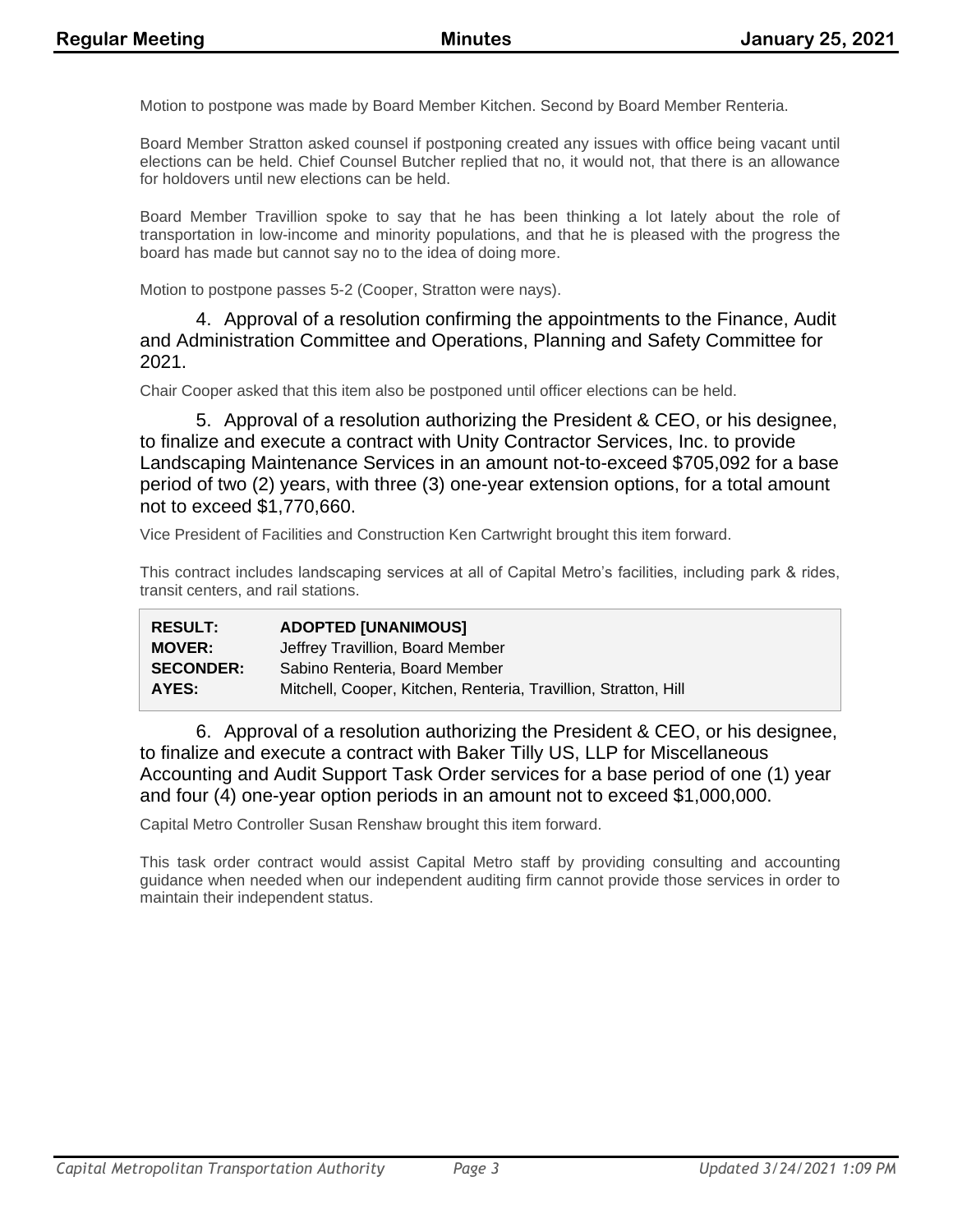| <b>RESULT:</b>   | <b>ADOPTED [UNANIMOUS]</b>                                      |
|------------------|-----------------------------------------------------------------|
| <b>MOVER:</b>    | Eric Stratton, Board Secretary                                  |
| <b>SECONDER:</b> | Jeffrey Travillion, Board Member                                |
| AYES:            | Mitchell, Cooper, Kitchen, Renteria, Travillion, Stratton, Hill |

7. Approval of a resolution authorizing the President and CEO, or his designee, to finalize and execute an Interlocal Agreement ("Partnership Agreement") with Austin Transit Partnership ("ATP") for the provision of certain support functions and services and to execute certain projects in the Project Connect System Plan program for a term of three (3) years and one (1) one-year option and the contribution of funds from Capital Metro for the Project Connect System Plan program as defined in Exhibit A of the Partnership Agreement.

CFO Reinet Marneweck brought this item forward.

Reinet gave a brief presentation giving an outline of the agreement, which would provide administrative and program support for the new Austin Transit Partnership (ATP) entity. The is the first ILA, but others are expected as the relationship between ATP and Capital Metro evolves. This agreement was approved by the ATP Board at their meeting last week. Reinet also reviewed some of the project and financial support arrangements that the board had previously approved.

Board Member Kitchen requested more information and a briefing on the timeline for the allocation of the \$300 million set aside for equity-focused housing. She would also like a timeline and details on the agreement between ATP and the City of Austin for this funding. President Clarke provided a summary of the timing and outline of the agreement and said that further details would be provided.

Board Member Stratton asked how much funding from Capital Metro was going to be contributed to this anti-displacement funding under the integrated financial model. Reinet responded that revenue sources were not specifically designated or delineated under the model, so timings will be continuously updated as projects move forward. President Clarke added that while adjustments will be made over time, any changes to the approved program sequencing plan are required to come back to the board and city council for adoption. He said that further details will be provided to the board.

President Clarke closed the item out by letting the board know that Reinet has decided to retire from Capital Metro, and thanked her for her outstanding service to the agency. Chair Cooper added that he is sad to see her go but appreciates her great work, in particular the ways that she promoted financial transparency during her tenure.

| <b>RESULT:</b>   | <b>ADOPTED [UNANIMOUS]</b>                                      |
|------------------|-----------------------------------------------------------------|
| <b>MOVER:</b>    | Ann Kitchen, Board Member                                       |
| <b>SECONDER:</b> | Jeffrey Travillion, Board Member                                |
| AYES:            | Mitchell, Cooper, Kitchen, Renteria, Travillion, Stratton, Hill |

8. Approval of a resolution authorizing the President & CEO, or his designee, to finalize and execute an amendment to an Interlocal Agreement with the University of Texas at Austin to address service reductions required during the current pandemic resulting in a corresponding reduction in revenue of \$234,500.

Chief Customer Officer and COO Dottie Watkins brought this item forward.

This agreement reduces the flat fee that the University pays to Capital Metro for service, to account for the reduced service levels during the pandemic emergency.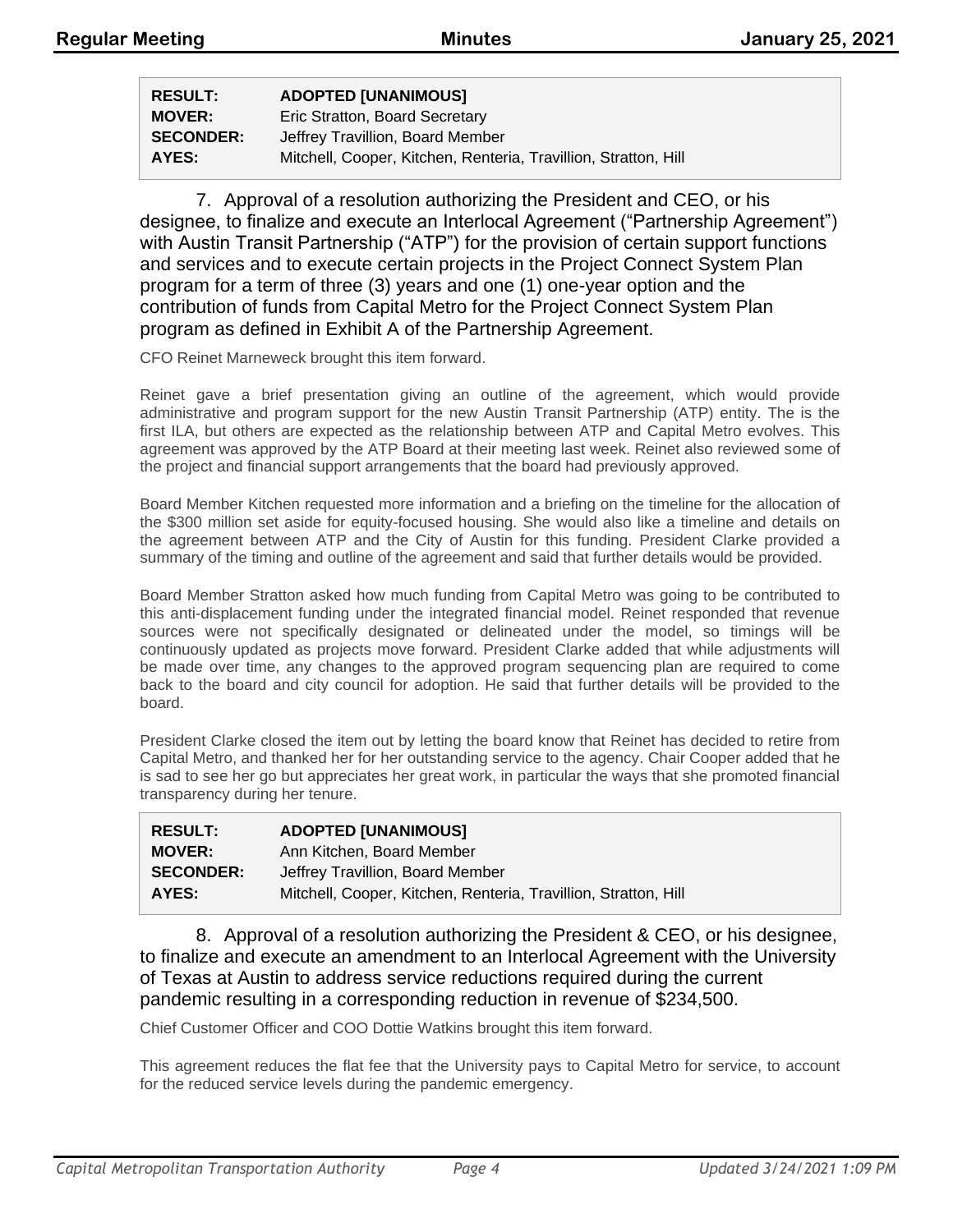**RESULT: ADOPTED [UNANIMOUS] MOVER:** Eric Stratton, Board Secretary

**SECONDER:** Sabino Renteria, Board Member **AYES:** Mitchell, Cooper, Kitchen, Renteria, Travillion, Stratton, Hill

9. Approval of a resolution authorizing the President & CEO, or his designee, to finalize and exercise a contract with United Safety and Survivability Corporation for air purification systems for buses in an amount not to exceed \$1,700,000.

Chief Customer Officer and COO Dottie Watkins brought this item forward.

These devices will assist in purifying the air onboard our buses using a combination of ultraviolet light and aerosolized hydrogen peroxide. They will install into the existing air conditioning units on each vehicle.

Board Member Renteria asked whether these would also be included on new buses and other vehicles in the fleet. Dottie responded that yes they will be included on new vehicles, and that we are currently evaluating the possibility of installing them on MetroAccess vehicles.

| <b>RESULT:</b>   | <b>ADOPTED [UNANIMOUS]</b>                                      |
|------------------|-----------------------------------------------------------------|
| <b>MOVER:</b>    | Jeffrey Travillion, Board Member                                |
| <b>SECONDER:</b> | Terry Mitchell, Board Member                                    |
| AYES:            | Mitchell, Cooper, Kitchen, Renteria, Travillion, Stratton, Hill |

## **VI. Presentations:**

#### 1. Diversity and Inclusion Program Update

Executive Vice President of Administration and Diversity & Inclusion Officer Donna Simmons gave the presentation.

Donna kicked off the presentation by reviewing Capital Metro's diversity and inclusion program goals and commitments. She then went on to give overviews of the agency and service provider's workforce demographics both overall, and then by category, when compared with the Austin job market. She also discussed vendor diversity and provided an overview of the Disadvantaged Business Enterprise (DBE) and Small Business Enterprise (SBE) programs and their compliance with recent annual goals. She also discussed the agency's new Diversity, Equity and Inclusion Council and other recent equity-related initiatives. She closed by summarizing 2020 progress in these areas and the specific goals for the program in 2021.

#### 2. Project Connect Update

Austin Transit Partnership Director of Community Involvement and Engagement Jackie Nirenberg and Capital Metro Executive Vice President of Planning and Development Sharmila Mukherjee gave the presentation.

Jackie reviewed upcoming community engagement opportunities for Project Connect, including scoping meeting for both the planned Blue and Orange Lines. There are also community meetings coming up for the Expo and Pleasant Valley MetroRapid lines. Meetings will be in both English and Spanish, and a "virtual open house" is available for those unable to attend specific meetings.

Jackie also outlined plans for more specific committees and community working groups that will assist and advise ATP leadership as elements of the Project Connect move forward.

Sharmila then presented information on an Equitable Transit Oriented Development (ETOD) Strategy framework, which was shared with the ATP board at their last meeting. The Federal Transi Administration recently awarded Capital Metro \$900,000 for a pilot program on TOD planning. The